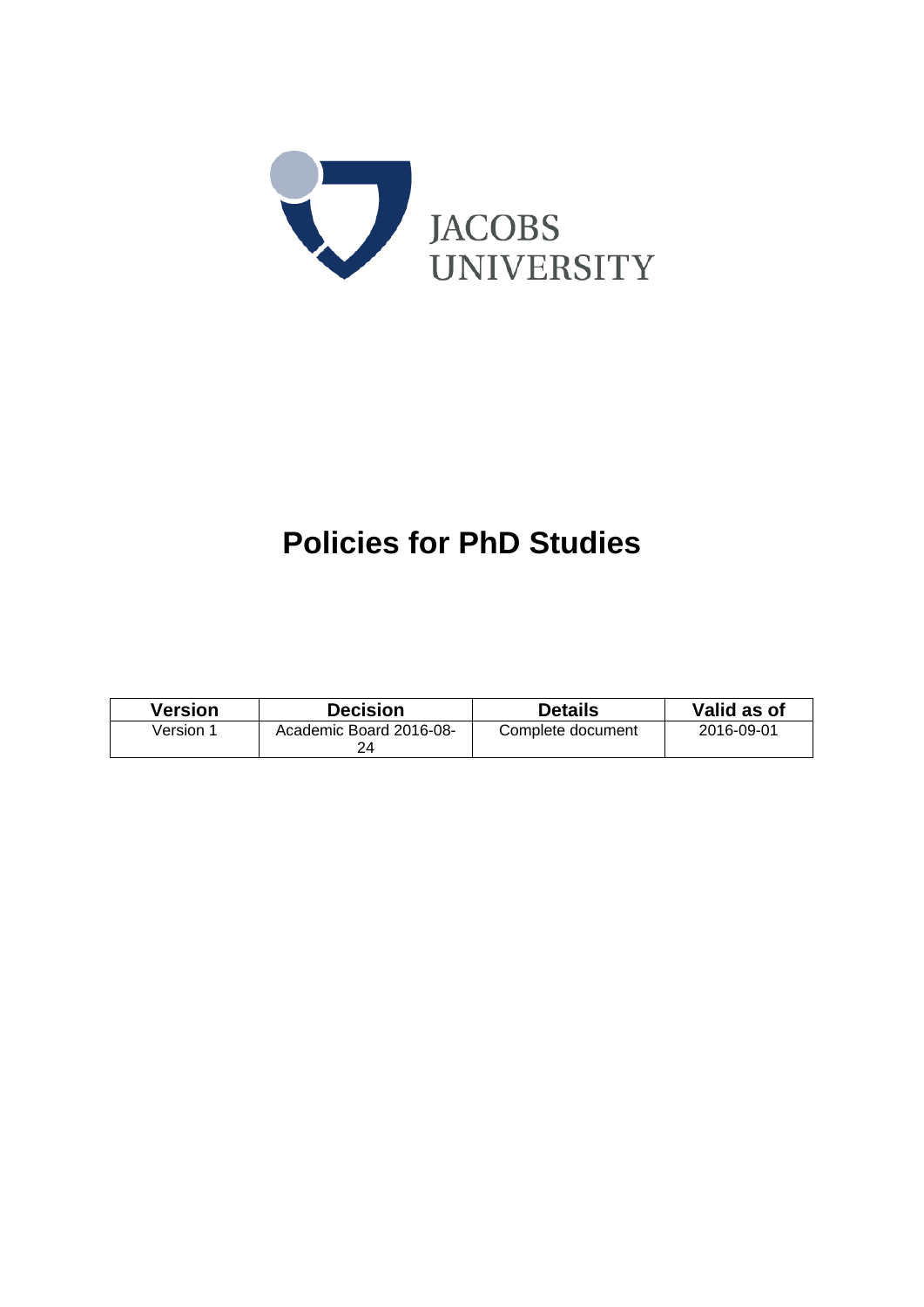#### **Disclaimer:**

**SUBJECT TO COMPLIANCE WITH THE BREMER HIGHER EDUCATION ACT (BREMHG) THESE POLICIES CONSTITUTE THE VERSION**  WHICH IS VALID FOR ALL PHD DEGREES AT JACOBS UNIVERSITY STARTING SEPTEMBER 1<sup>ST</sup> 2016 AND SUPERSEDE THE **VERSION FROM SEPTEMBER 2013. CHANGES TO THESE POLICIES ARE POSSIBLE UNDER THE PROVISIONS OF 1.2 "CHANGING THESE POLICIES".** 

|    | 1. ABOUT THESE POLICIES                                    | 1 |
|----|------------------------------------------------------------|---|
|    | 1.1 SCOPE OF THESE POLICIES                                | 1 |
|    | 1.2 CHANGING THESE POLICIES                                | 1 |
|    | 2. DEFINITIONS                                             | 1 |
|    | 2.1 STUDENT                                                | 1 |
|    | 2.2 DEGREE                                                 | 1 |
|    | 3. ADMISSION AND ENROLLMENT                                | 1 |
|    | 3.1 ADMISSION                                              | 1 |
|    | 3.2 DOUBLE AND JOINT PHD DEGREES                           | 2 |
|    | 3.3 ENROLLMENT                                             | 3 |
|    | <b>3.4 EXTENSION OF PHD STUDIES</b>                        | 3 |
|    | 3.5 REENROLLMENT                                           | 3 |
|    | 4. GRADUATION REQUIREMENTS                                 | 3 |
|    | <b>4.1 DISSERTATION COMMITTEE</b>                          | 3 |
|    | 4.2 PHD PROPOSAL                                           | 4 |
|    | 4.3 PHD THESIS                                             | 4 |
|    | <b>4.4 PHD THESIS DEFENSE</b>                              | 6 |
|    | <b>4.5 PUBLICATION OF THE THESIS</b>                       | 7 |
|    | 4.6 CONFERRAL OF THE DEGREE                                | 7 |
|    | <b>4.7 GRADUATION CEREMONY</b>                             | 8 |
| 5. | <b>PROGRESS ADMINISTRATION</b>                             | 8 |
|    | 5.1 PROGRESS MONITORING                                    | 8 |
|    | 5.2 RESPONSIBILITY OF THE FACULTY                          | 8 |
|    | 6. ADMINISTRATIVE AND LEGAL DETAILS                        | 8 |
|    | <b>6.1 COPYRIGHT ISSUES</b>                                | 8 |
|    | <b>6.2 STUDENTS WITH DISABILITIES AND CHRONIC DISEASES</b> | 8 |
|    | 6.3 APPEALS                                                | 9 |
|    | 7. HONORARY DOCTORATE                                      | 9 |
|    | 7.1 ABOUT THE HONORARY DOCTORATE                           | 9 |
|    | 7.2 Proposal                                               | 9 |
|    | 7.3 THE EXECUTIVE BOARD                                    | 9 |
|    | 7.4 AWARD                                                  | 9 |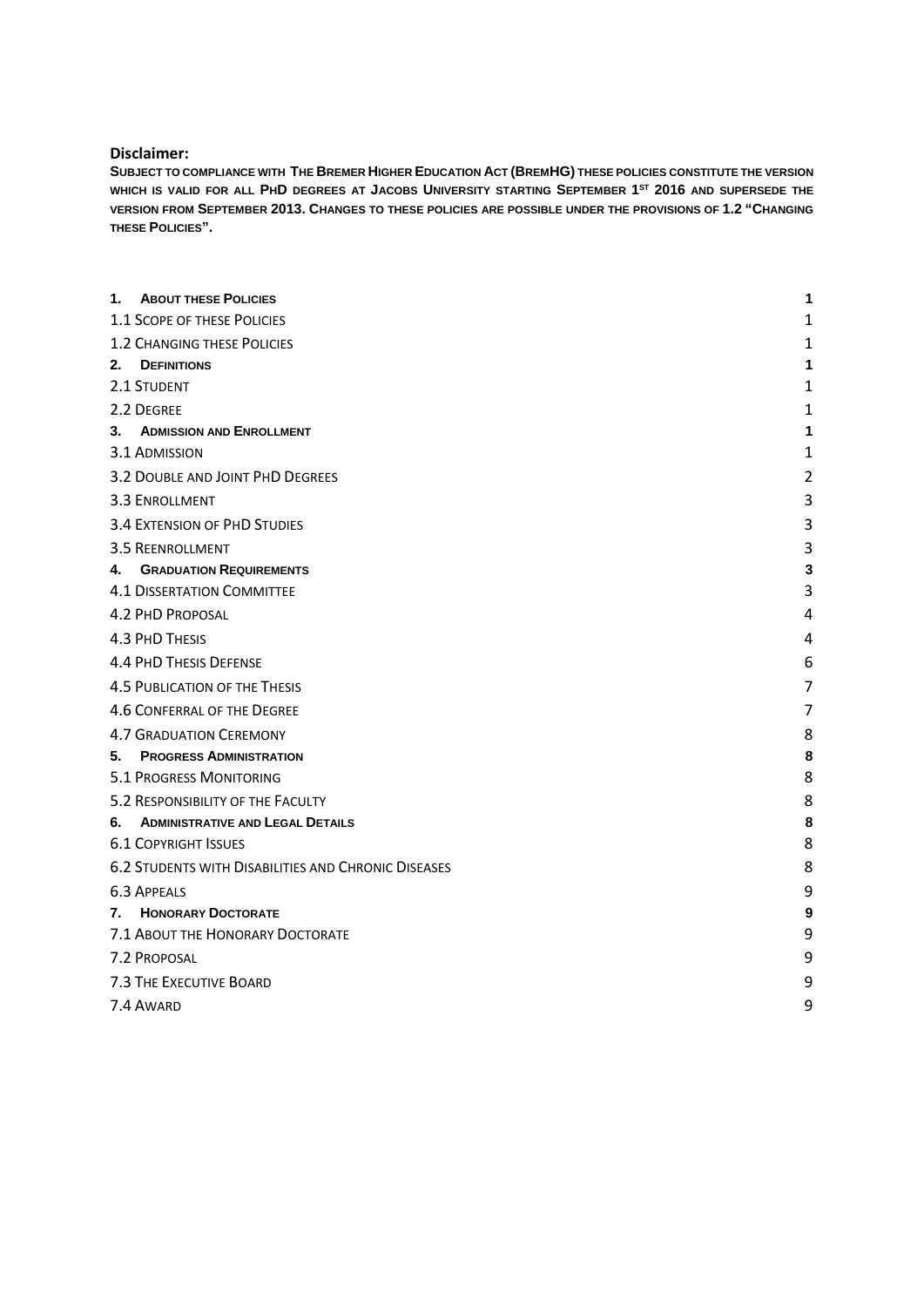# **1. About these Policies**

# **1.1 Scope of these Policies**

This policy is valid as of September 1st 2016 based on a decision by the Academic Board dated 29.06.2016.

Due to its accreditation by the German Research Council (Wissenschaftsrat) and its recognition by the Federal State of Bremen, Jacobs University Bremen gGmbH (from here forth Jacobs University) has the right to award the doctoral degree "Doctor of Philosophy" (PhD) in different fields of science. The doctoral degree is awarded by Jacobs University to a candidate who demonstratesthat he orshe is able to conduct independent and in‐depth academic research which advances the state of the art in the respective field of science. The award of the doctoral degree is based on a written piece of work (PhD Thesis), a public oral examination (PhD Thesis Defense) and the publication of the successfully defended Thesis. The following policies define the prerequisites, rules and procedures for earning the title of PhD from Jacobs University.

In cases in which policies need further interpretation or clarification the binding decision will be taken by the Academic Board.

## **1.2 Changing these Policies**

Changes and modifications of the Rules and Regulations for PhD Studies including the list of fields in which PhD degrees can be awarded are evaluated by the Academic Board and recommended to the Executive Board for decision.

## **2. Definitions**

## **2.1 Student**

For the purpose of this policy a "PhD student" is someone who is enrolled at Jacobs University for a PhD degree in a specific field.

## **2.2 Degree**

Upon successful completion of the PhD studies Jacobs University will award a Doctor of Philosophy (PhD). A list of fields in which a PhD degree can be awarded can be found on the university's webpage.

# **3. Admission and Enrollment**

## **3.1 Admission**

The Dean's letter of admission is the only valid and official offer of admission issued by the university.

Prerequisite for the enrollment as a PhD student is a completed Master degree (or equivalent). Fulfillment of the requirements which are outlined in the "Admission and Enrollment Policy" is evaluated formally as well as academically by the university. If the formal requirements are fulfilled, the final decision on acceptance lies with the prospective PhD Advisor.

Students already holding a PhD degree cannot apply for PhD studies leading to a PhD degree of the same denomination.

The admission letter may include information on requirements that the PhD student needs to fulfill within a defined period of time after the enrollment as a PhD student in order to be allowed to continue and finish his/her PhD degree at Jacobs University.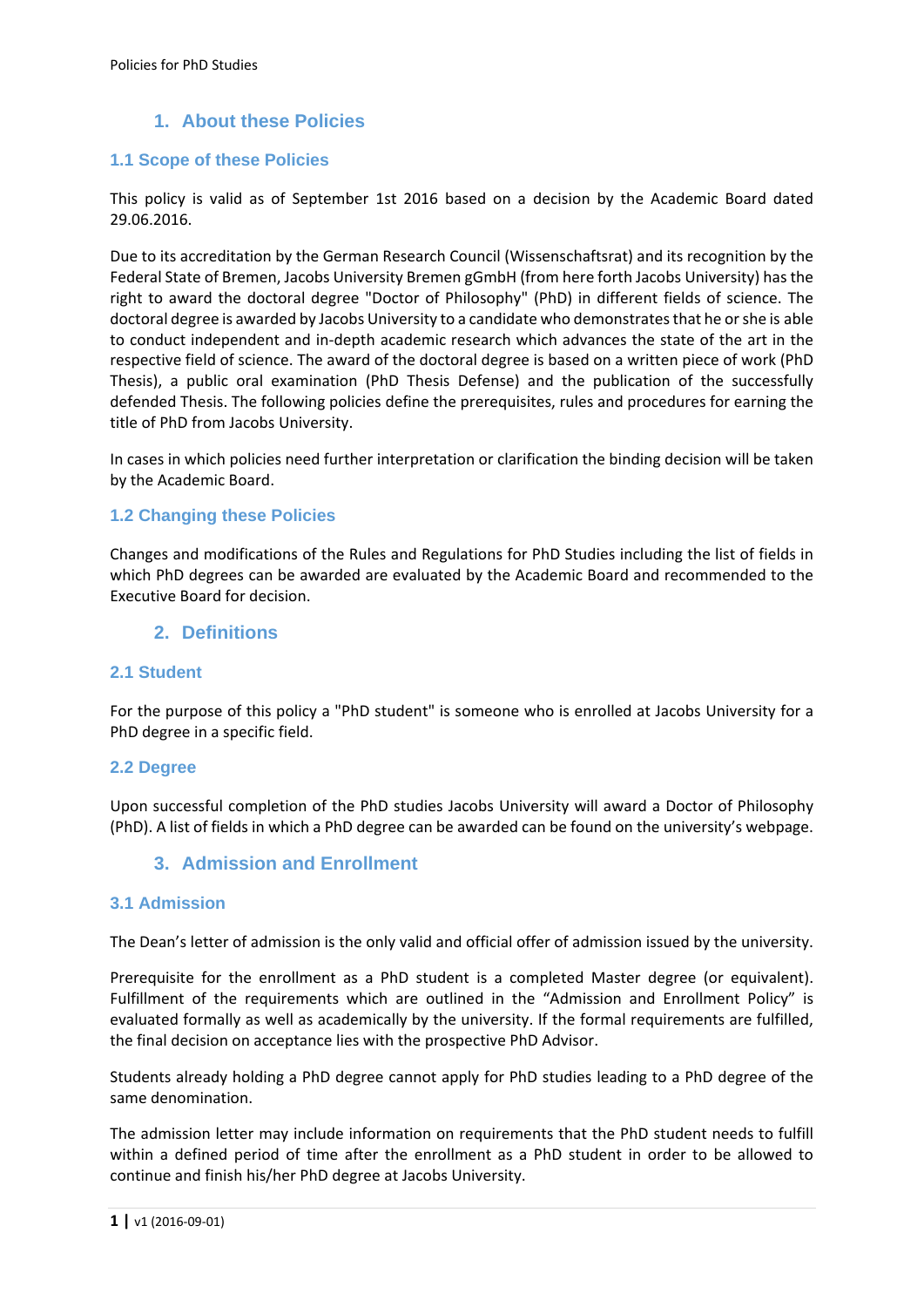In exceptional cases students holding a Bachelor degree may be admitted to PhD studies. Applications must be submitted by the potential PhD Advisor. Admission criteria are as follows:

- 4. Applicants have to be among the best 10% of their study program.
- 5. Applicants must submit a scientific transfer document, e.g., a publication. The nature of this transfer document is determined by the Dean based on a recommendation of the prospective PhD Advisor.
- 6. Applicants must pass an oral examination in the respective research field evaluated by a committee consisting of the Dean of the respective focus area as well as two faculty members of the respective research field. The prospective PhD Advisor is not a member of this committee but may direct recommendations for potential members to the Dean.
- 7. The committee decides on the scope of the oral examination, but as a rule it should not exceed 60 minutes.
- 8. The committee may decide that the candidate has to attend additional courses, research seminars, or colloquia to improve the candidate's knowledge necessary for the PhD project.

# **3.2 Double and Joint PhD Degrees**

Double registration at Jacobs University and one other university is possible if formal cooperation contracts are in place. Such contracts can define double or joint degrees. In case of double degrees each university issues a certificate awarding a degree in the same research field. The certificate is only valid in connection with the certificate of the partner institution and must contain a respective reference. In case of joint degrees only one joint certificate is issued.

As a rule the policies for PhD studies at Jacobs University apply or, in case of joint degrees, the regulations as specified in the respective contract.

The following rules apply to double degrees only:

In case of double degrees an agreement with the partner university defines the arrangements between the universities. The agreement is to be fully determined at the beginning of the PhD studies (within the first 6 months) at Jacobs University. It is the PhD student's responsibility to fulfill the respective requirements at both universities.

The agreement stipulates:

- who supervises the Thesis at each of the universities
- the mutual study visits of the PhD student, covering of travel expenses
- how the oral PhD Thesis Defense / examination / reviews are administered respectively
- the composition of the Dissertation Committee and that PhD Advisors of each university belong to this committee
- that the language of the Thesis and the summary should be in accordance with the institutions involved
- use of intellectual property
- which policies govern the publication of the PhD Thesis in case both partner universities have such policies, and which university supervises and confirms the publication.

Exceptions to the general PhD policy apply as follows:

Each Dissertation Committee has two Chairs, which are the respective Advisors of the PhD Thesis. The external member of the Dissertation Committee must not be a faculty member of the partner university. The agreement between the partner universities defines where the PhD Proposal Defense as well as the PhD Thesis Defense take place. The logo and name of the partner institution should be displayed on the title page of the PhD Thesis.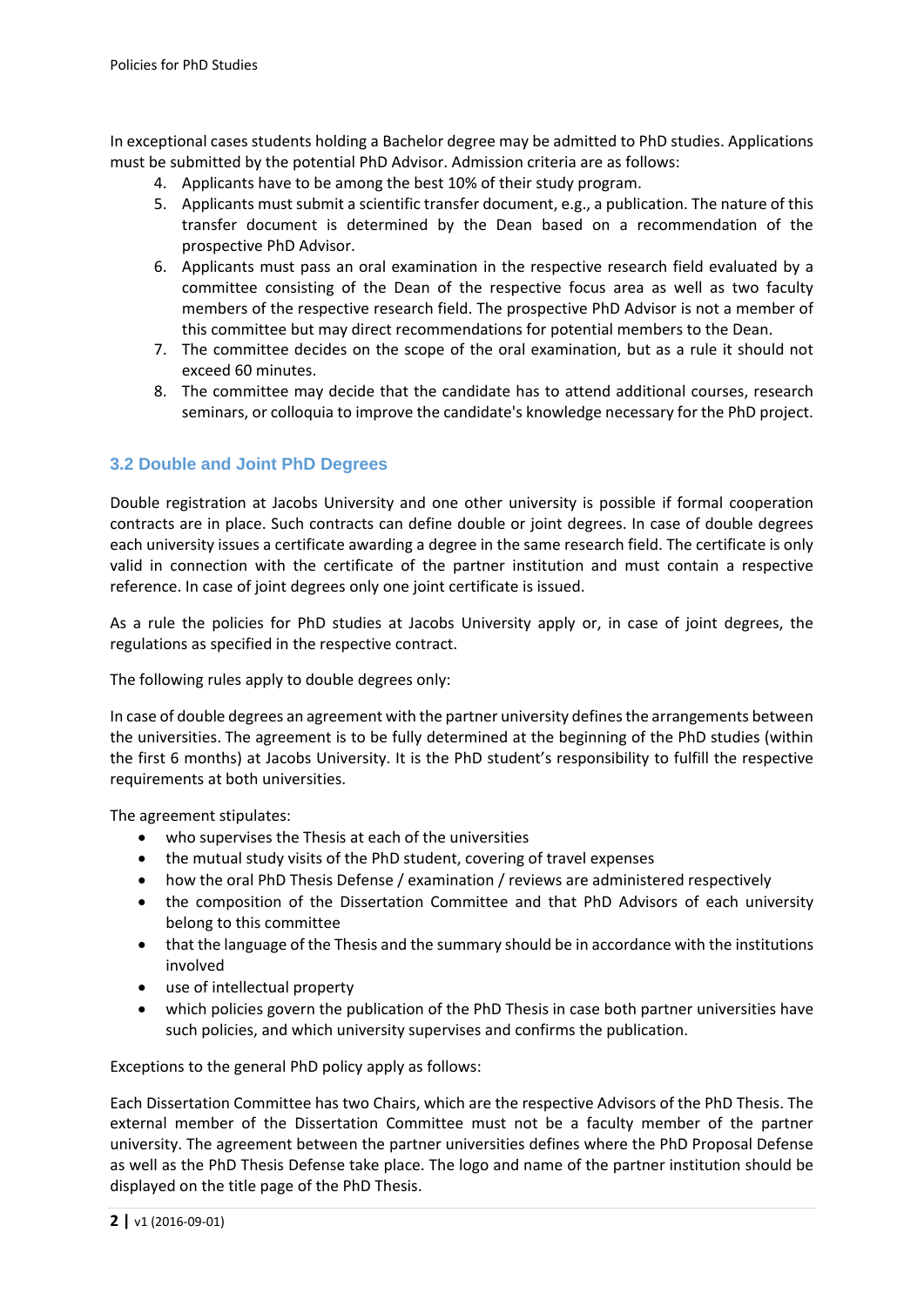# **3.3 Enrollment**

All PhD students must register and must remain enrolled at Jacobs University throughout their PhD studies, failure to meet the enrollment requirements (which are outlined on the Student Records Office's website and in the "Admission and Enrollment Policy") will lead to disenrollment.

Enrollment as a part‐time student is possible under certain conditions. Students willing to enroll part‐ time must direct an application to the Dean.

PhD students may take a "Leave of Absence" for the following purposes: research, prolonged illness, military or civil service, maternity and / or parental leave, and internships. A "Leave of Absence" must be approved in advance by the PhD Advisor and the Student Records Office.

As a rule PhD studies should be completed within three years.

# **3.4 Extension of PhD Studies**

PhD students who are not able to finish their studies within 3 years must formally apply in time for an additional semester at the Student Records Office. The decision for granting an additional semester lies with the Dean. In case a student fails to apply or the Dean disapproves an extension of PhD studies the PhD student will be disenrolled and must leave the university without a degree.

# **3.5 Reenrollment**

PhD students who have been disenrolled from Jacobs University but have not yet finished the degree which they have originally been admitted to may apply for reenrollment. The final decision rests with the Dean.

# **4. Graduation Requirements**

# **4.1 Dissertation Committee**

Each PhD student chooses a PhD Advisor, who is a faculty member at Jacobs University and, in cooperation with her or him, a Dissertation Committee. As a rule the PhD Advisor is the Chair of the Dissertation Committee. The Dissertation Committee is responsible for monitoring the academic progress of the PhD student and for the evaluation of both, the PhD Proposal and the PhD Thesis / Thesis Defense.

The Dissertation Committee is composed of

- at least two Jacobs University faculty members (out of which at most one may be an adjunct professor) serving as internal members of the committee,
- at least one external member: External members are professors from other universities or researchers with comparable level of scientific expertise in the respective field of research holding a PhD degree. Former Jacobs University faculty members may serve as external members of the Dissertation Committee only after three years (or two years for adjunct professors) from the termination of the working contract with Jacobs University.
- The above defined internal and external members are considered regular members of the Dissertation Committee.
- If at any point the PhD Advisor is no longer affiliated with Jacobs University, he or she may no longer serve as the official PhD Advisor, nor as an internal member of the Dissertation Committee, but may become an extraordinary member of the Dissertation Committee. In these cases the PhD student must choose a new PhD Advisor and an additional internal member of the Dissertation Committee.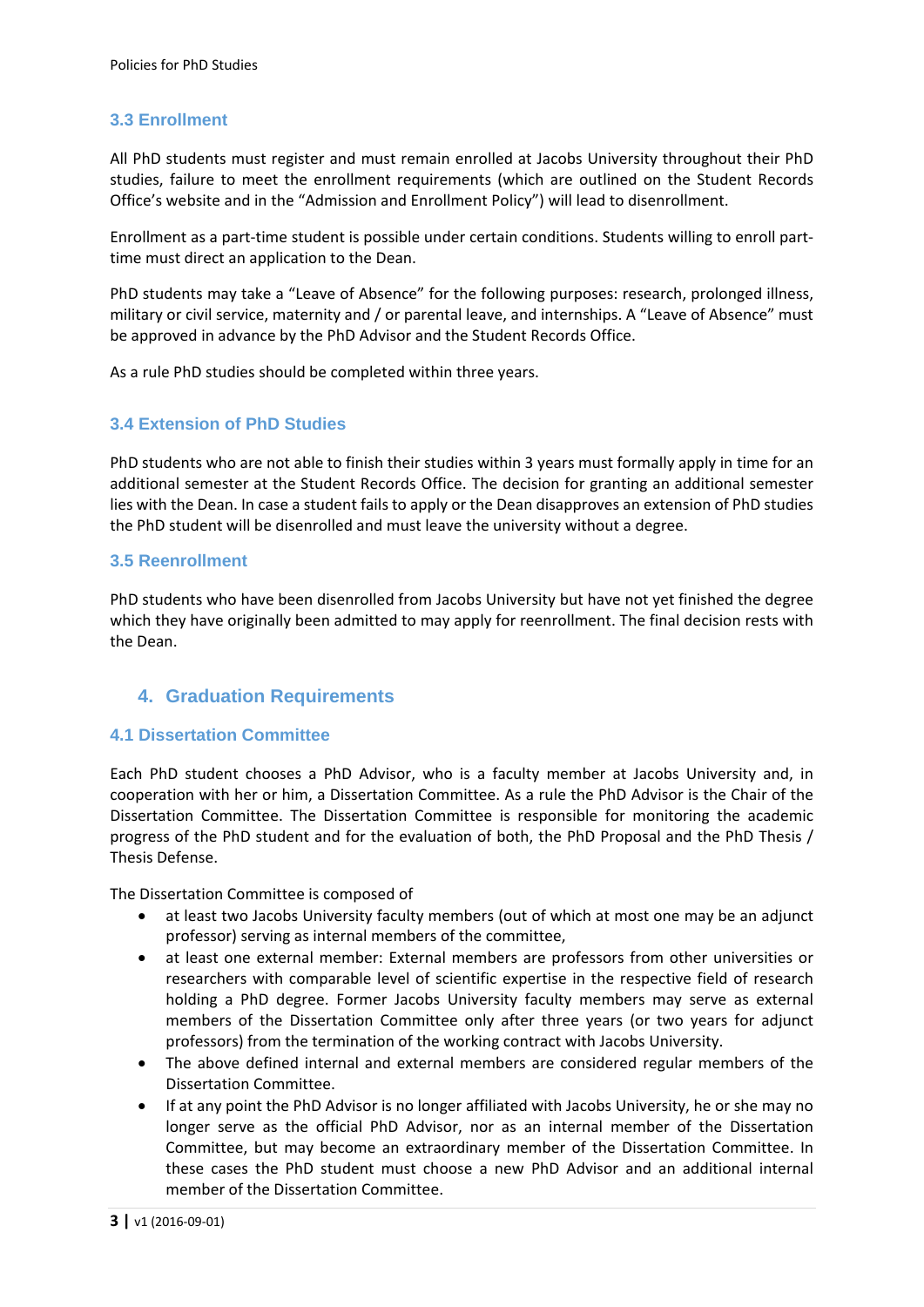- Faculty members leaving the university due to retirement may complete all pending doctoral examination procedures.
- In case the PhD Advisor resigns from the supervision, the PhD student must find a new PhD Advisor within three months in order to avoid disenrollment.

The Dissertation Committee is approved by the Dean. The Dissertation Committee can be changed and/or enlarged subsequently. All changes need to be approved by the resigning and new members of the committee, as well as by the Dean.

# **4.2 PhD Proposal**

Every PhD student develops a PhD Proposal in cooperation with the PhD Advisor. This Proposal is a written document, and it is presented at Jacobs University to the university public upon invitation by the Dean at most nine months after registration as a PhD student. In case the PhD Proposal is not presented within the given time frame the student may apply once for a three months extension of the deadline. Failure to present the PhD Proposal within the given time frame (including extension) will result in disenrollment of the student.

As a general rule, PhD Proposals at Jacobs University must be written in English. The PhD Proposal must include an abstract, a description of the major questions pursued, a time frame for completing the work, a comprehensive bibliography of relevant primary and secondary research materials and databases, and a review of relevant, current work in the area. Normally the PhD Proposal should not be longer than 30 pages.

Prior to the presentation of the PhD Proposal, the Dissertation Committee must consist of at least the Chair of the Dissertation Committee and one regular member. The definite composition of the Dissertation Committee as outlined above must be finalized prior to the final submission of the PhD Thesis for evaluation.

Students must schedule the presentation of their PhD Proposal with the Student Records Office. Students have to submit the completed "Defense of the PhD Proposal" form to the Student Records Office along with the PhD Proposal and a digital abstract two weeks before the presentation.

At least the Chair and one regular Dissertation Committee member must be present at the presentation. All present committee members, including the Chair, must sign the "PhD Proposal Evaluation Form" after the presentation indicating acceptance or rejection (with or without revision). In case of conflict the decision rests with the Dean. The Chair of the Dissertation Committee must write a detailed review of the written PhD Proposal and the PhD Proposal Defense. The Chair is responsible for submitting the review and the completed form to the Student Records Office within two weeks after the presentation.

In case of revision a revised PhD Proposal must be submitted and presented within three months. The PhD Proposal can be presented in a revised form only once.

# **4.3 PhD Thesis**

The following rules apply to the PhD Thesis:

PhD projects are defined as independent scientific work which advances the state of the art in the respective research field. Usually, the PhD Thesis summarizes this scientific work in writing and puts it into a larger context. As a rule, the PhD Thesis, reviews and the PhD Thesis Defense at Jacobs University must be in English. Only for professional or contextual reasons the Dean may grant an exception to this rule.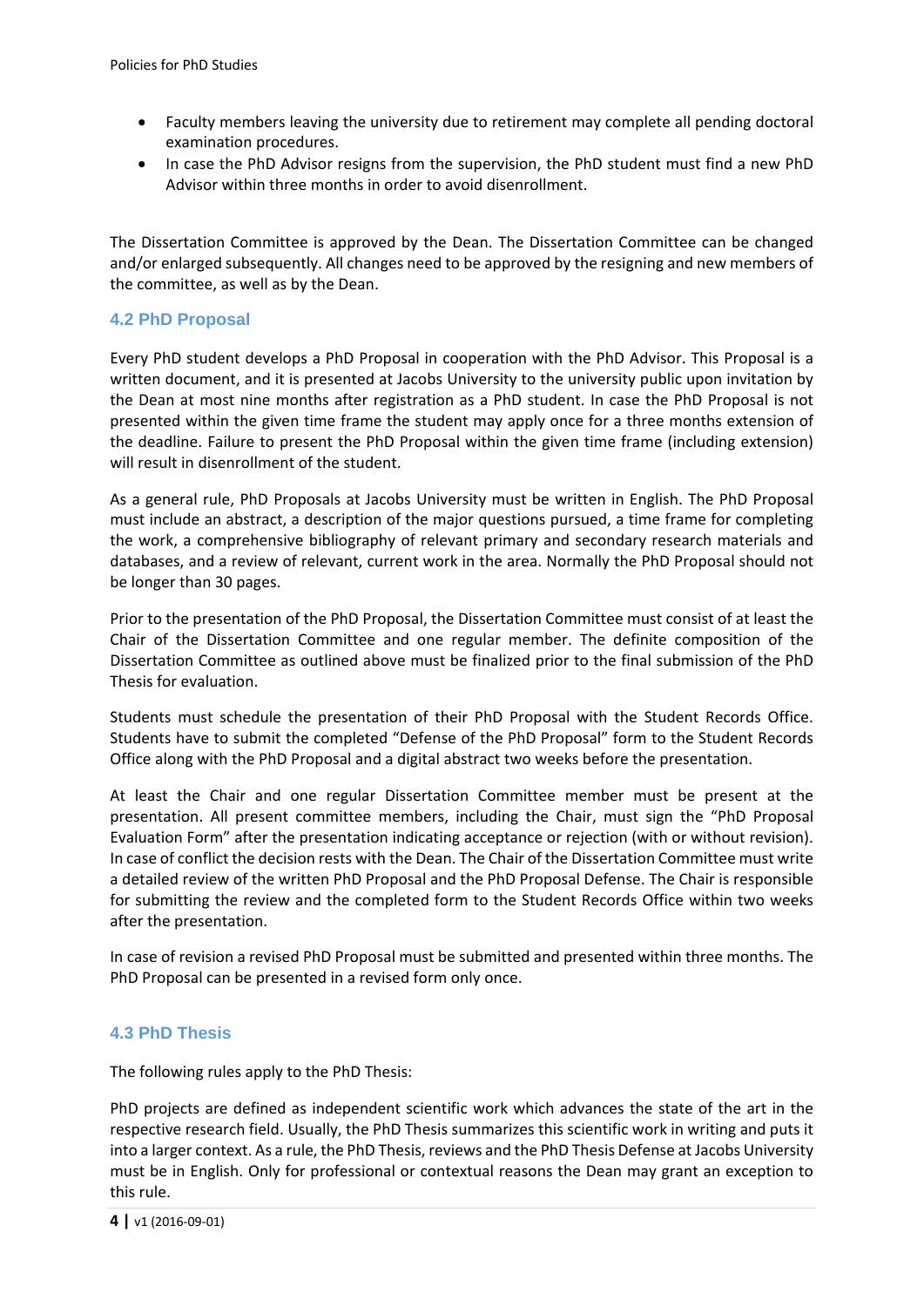The Thesis must include:

- a title page with name and logo of Jacobs University, the name of the Academic Department, the title of the PhD Thesis, the degree aimed for, the author, and a list of all members of the Dissertation Committee with the Chair named first and by mentioning the full name, academic title and affiliation of each member. Cooperation partners and/or institutions may be named on the title page by adding the corresponding logo,
- an English summary (irrespective of the language of the Thesis),
- a (Statutory) Declaration on Authorship by the PhD student that the Thesis has been written independently and has not been submitted at another university for the conferral of a PhD degree,
- a list of publications and conference contributions of the PhD student.

If co-authored manuscripts are included in the PhD Thesis a "Statement on Contribution" and a "Declaration of Consent" as described below are required for that part of the PhD Thesis.

It is possible to receive a PhD degree at Jacobs University based on a cumulation of articles under the following conditions:

- The articles need to be framed by an introduction (that develops the larger theoretical context of the Thesis), a discussion and a common thread that is leading through the different papers.
- The number and status (published, accepted, submitted) of articles necessary is decided upon by the Dissertation Committee.
- The student must submit, as an integral part of the Thesis, a "Statement on Contribution" defining his/her contribution to each article along with the PhD Thesis. The "Statement on Contribution" must also contain title, co-authors, journal, status, and date of submission/acceptance (if applicable). With his/her signature the student declares that all co‐ authors and the PhD Advisor agree with the information given in the "Statement on Contribution".
- Only articles with significant contributions of the candidate may be added to the cumulative PhD Thesis. Exceptions from this rule need acceptance by the Dissertation Committee.
- Upon submission of a cumulative PhD Thesis the student must insure that the thesis does not contain any infringement of rights of third parties. With respect to all claims made by third parties against Jacobs University for infringement of their rights by the thesis, the student will indemnify Jacobs University against such claims at first request, including the necessary costs of legal defense. Prior to the publication of the PhD Thesis the PhD student must submit "Declarations of Consent" of all co‐authors.

The following number of copies of the Thesis must be submitted for review:

- one hard copy per member of the Dissertation Committee,
- one hard copy for the Student Records Office,
- one hard copy for the Dean,
- one hard copy for display in the Information Resource Center (IRC).

In addition, the PhD student must upload an electronic version of the Thesis to a plagiarism check platform defined by the university.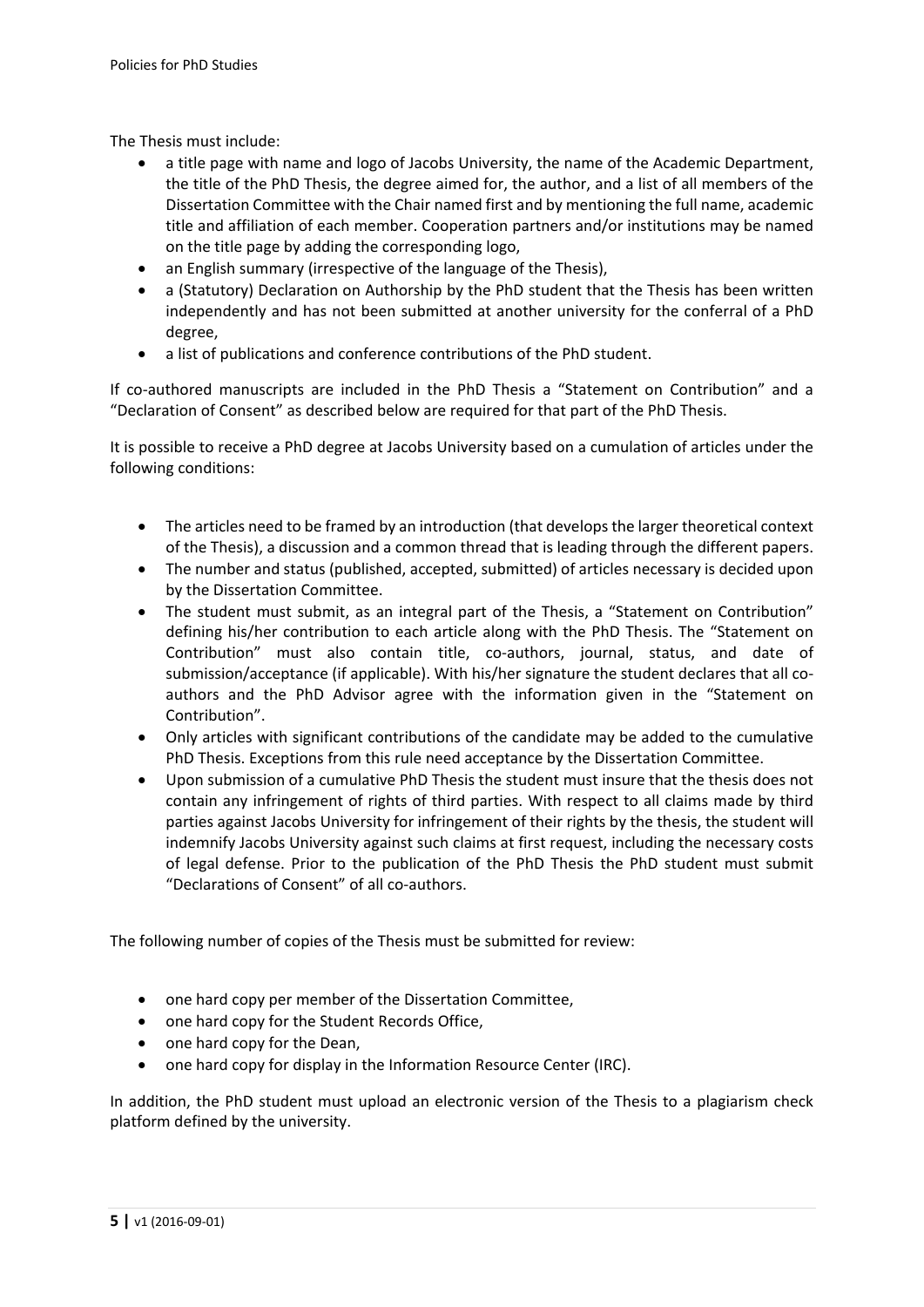The Student Records Office sends the Thesis to the reviewers, as well as to the other members of the Dissertation Committee, the Dean and the IRC. The Thesis must be on display at the IRC for at least two weeks before the Defense and thus made public to the Jacobs University community.

The reviewers are expected to submit their reviews of the PhD Thesis within eight weeks unless a shorter review period is agreed upon within the Dissertation Committee. At least three regular members of the Dissertation Committee, including one external member and the Chair of the Dissertation Committee, each furnish a written report. Additional members of the Dissertation Committee have to at least submit a written review or participate in the Defense. The reviewers submit their reviews to the Office for Doctoral Education. Reviews need to include a summary evaluation of the Thesis as "pass", "fail" or "with distinction". In case amendments are necessary before a decision about pass or fail can be made, these need to be specified in the review.

Once all reviews have been submitted, the Office for Doctoral Education distributes the reviews to the members of the Dissertation Committee, the Student Records Office, and to the respective Dean. The reviews must be on display in the Office for Doctoral Education for a minimum of 5 working days prior to the day of the Defense (not counting the actual day of the Defense). The PhD student and Jacobs University faculty are eligible to read the reviews. The PhD student may receive hard copies of the reviews in case the respective reviewer agrees. The PhD Thesisis accepted once the Dissertation Committee unanimously evaluatesit as pass. In order for a PhD Thesis to be evaluated "with distinction", all reviews that have been submitted to the Office of Doctoral Education must suggest an evaluation "with distinction". If at least one member or all members of the Dissertation Committee evaluate the Thesis as "fail", the evaluation processisstopped and the Chair of the Dissertation Committee is informed by the Office of Doctoral Education. The Chair of the Dissertation Committee, in cooperation with the Dean, determines whether the PhD student can resubmit the PhD Thesis and under what conditions.

In case of detected plagiarism the evaluation processisstopped and the Dissertation Committee meets to review the case. If the suspected plagiarism is substantiated, the Thesis may not be resubmitted.

# **4.4 PhD Thesis Defense**

After the PhD Thesis is approved, it is publicly defended at Jacobs University upon invitation by the Dean. All members of the Dissertation Committee must contribute to the evaluation of the PhD Thesis either by submitting a written review or by participating in the Defense. At least three regular members of the Dissertation Committee, the Chair, one internal member and one external member have to be present at the Defense. If the Thesis was evaluated "with distinction", the Dean (or a substitute) must participate. Prior to the beginning of the Defense a minute taker has to be defined. The Defense includes a presentation by the candidate on the most important part of the thesis work, a discussion of the research, and questions on the discipline in which the degree is to be granted.

The PhD student, in cooperation with the Chair of the Dissertation Committee, is responsible for scheduling the Defense. This is done via an online form provided by the Student Records Office. The Dean issues the invitation and announces the date of the PhD Thesis Defense to the university public.

After the PhD Thesis Defense, the Dissertation Committee has to come to a conclusion whether to evaluate the Defense with "pass", "fail" or "with distinction". Upon the final decision the Dissertation Committee completes the Evaluation Form of the Defense that needs to be submitted, together with the minutes (signed by the Chair of the Dissertation Committee), to the Office for Doctoral Education. If amendments to the PhD Thesis are required prior to the publication this must be stated on the Defense Evaluation Form. In order for the PhD student to be awarded a PhD degree "with distinction"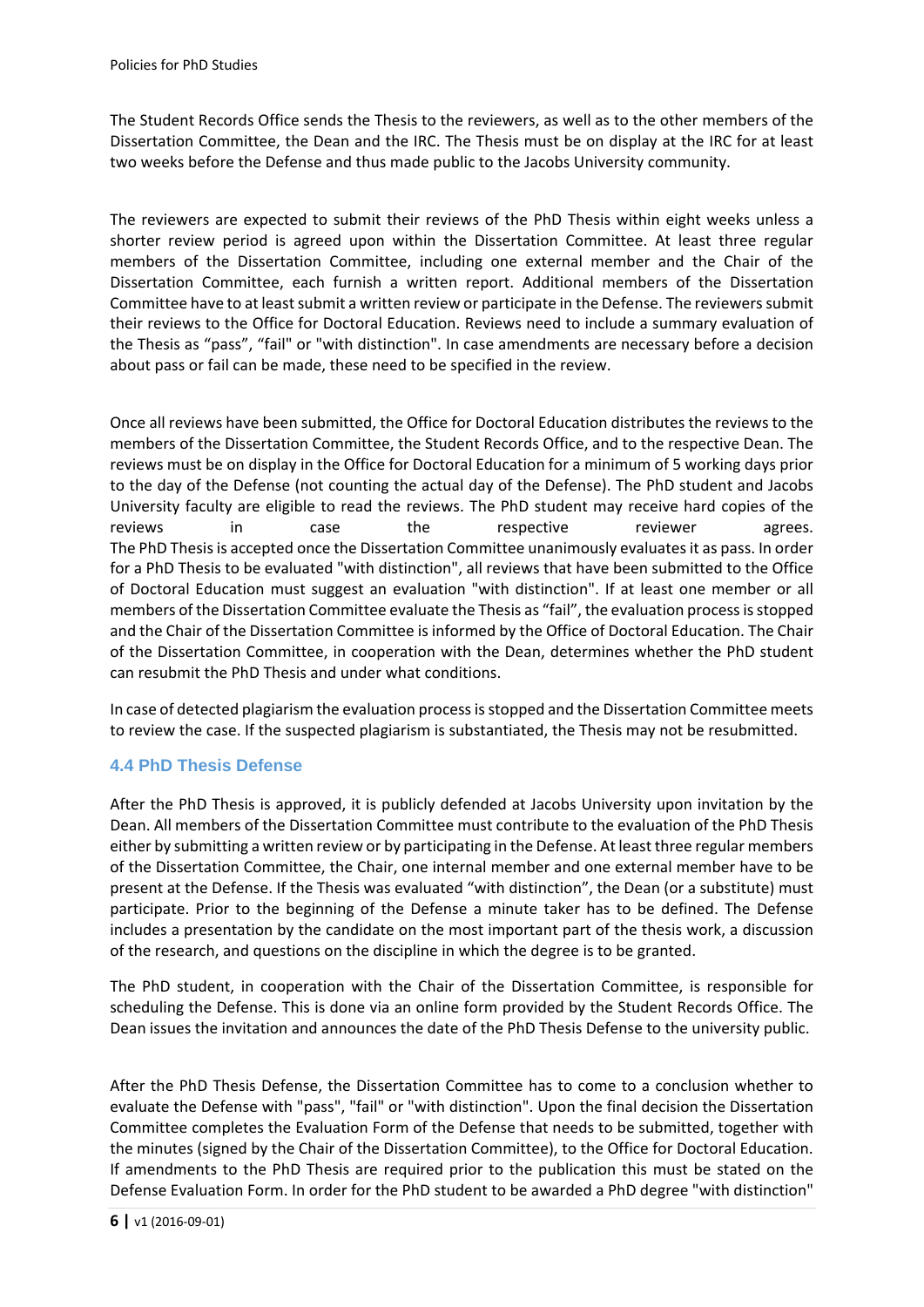the PhD Thesis and the PhD Thesis Defense need to be unanimously evaluated as deserving a "distinction" by all members of the Dissertation Committee. If the Defense is not approved, the Chair of the Dissertation Committee informs the Office for Doctoral Education as well as the Dean in writing. The Dissertation Committee decides whether or not the PhD student may repeat the PhD Thesis Defense. A repetition is allowed only once and has to take place within three months.

# **4.5 Publication of the Thesis**

The PhD Thesis must be published within one year after the Defense. In justified, exceptional cases the publication deadline may be extended by the Dean. All changes requested by the Dissertation Committee must be included prior to the publication of the Thesis. The Chair of the Dissertation Committee ensures that this requirement is met. The conferral of the degree is dependent on the publication of the Thesis.

There are three possibilities to publish the Thesis:

- publish the digital version online through the Information Resource Center of Jacobs University
- publish through a scientific or commercial publishing house
- publish the digital version online through the partner university in case of a double degree or joint degree

The publication must be approved by the Chair of the Dissertation Committee (Signature Sheet for the Conferral of the Degree) and a certain number of hard copies (defined by the "Guide for Publishing a Dissertation" by the Information Resource Center) have to be submitted to the IRC.

The student must confirm by signing the "(Statutory) Declaration on Publication" that no rights of third parties will be infringed by the publication of the PhD Thesis.

In justified, exceptional cases, e.g. in pending patent issues, public accessibility of digitally published Theses may be suspended for one year upon application to the Dean.

In case of a cumulative PhD thesis, the student must hand in a copy of the "Statement on Contribution" as well as "Declarations of Consent" of all co-authors.

The introduction, the discussion and all articles that are not yet published at the time of the publication of the PhD Thesis must be published through the Information Resource Center. The PhD student is obliged to hand in proof that the remaining articles have already been published elsewhere.

# **4.6 Conferral of the Degree**

In order to graduate a PhD student must have:

- an approved PhD Proposal
- an approved PhD Thesis
- an approved PhD Thesis Defense
- an approved publication of the PhD Thesis

Once all the above requirements are fulfilled, a PhD degree in the respective research field is conferred. The PhD certificate will be dated according to the date of publication of the Thesis. Students may carry the German "Dr." (without specification of the field) upon application to the respective authority of the Bremen Senate.

Jacobs University reserves the right to revoke the PhD degree in case of: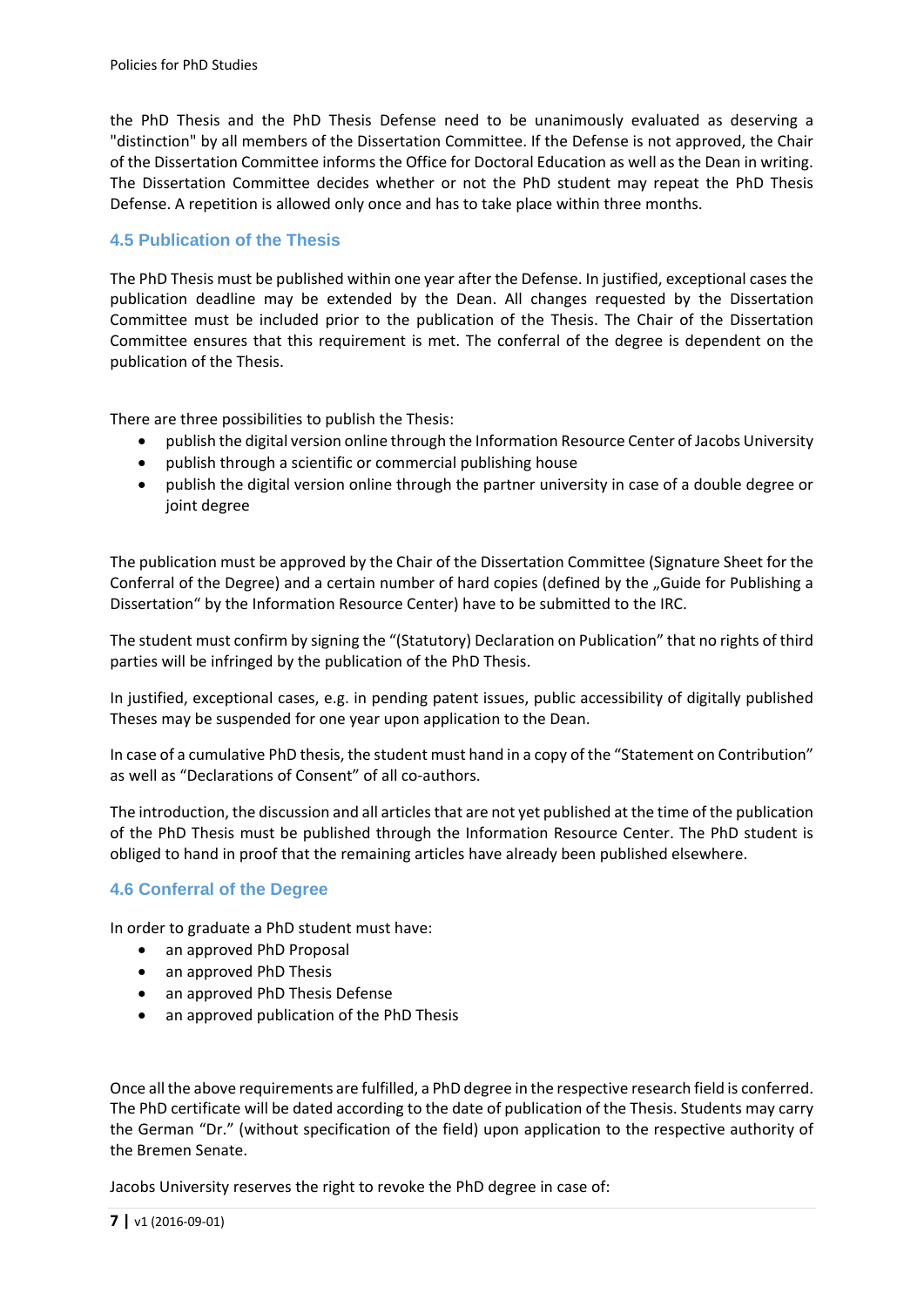- Severe and intentional academic or scientific misconduct e.g. the use of data which was knowingly false or fabricated, the infringement of intellectual property etc. (before or after the award of the PhD degree) by the holder of a PhD from Jacobs University.
- In case the degree was granted to a student who had pretended to fulfill the admission or graduation requirements, which were not in fact fulfilled.

When getting notice of a strong suspicion of a non-fulfillment or misconduct which might lead to the deprivation of a PhD degree, the Academic Integrity Committee of Jacobs University will install a committee consisting of two members of the original Dissertation Committee (or if not possible two faculty members from the field of the PhD degree), one faculty member from outside the field of the degree, and one representative from the Academic Integrity Committee. This committee will investigate the case and can either decide to terminate the investigations or to take further actions leading to the deprivation of the PhD degree. Before the deprivation the committee will notify the holder of the PhD degree of the investigations and provide him with an opportunity to respond to the accusation.

# **4.7 Graduation Ceremony**

In order to participate in the graduation ceremony, PhD students must have defended their PhD Thesis at least 3 days before the date of the graduation ceremony.

**5. Progress Administration** 

# **5.1 Progress Monitoring**

The progress of all PhD students is monitored, after the presentation of the PhD Proposal, by the Dissertation Committee. At the end of every academic year, the PhD Advisor informs the Dean and the Student Records Office in writing whether the student has made appropriate progress. In the case of a negative outcome, the Dean and the Dissertation Committee decide whether the PhD student is allowed to continue his or her education at Jacobs University, and if so, under which additional conditions. If a PhD student is suspended on the basis of a negative progress report, the Dean must inform the Student Records Office in writing of the suspension and the suspension date.

# **5.2 Responsibility of the Faculty**

The academic responsibility for the quality of the Thesis research rests with the Dissertation Committee and especially the PhD Advisor; they enjoy freedom of research.

# **6. Administrative and Legal Details**

# **6.1 Copyright Issues**

The PhD student is the sole proprietor of any intellectual property incorporated in his/her academic work. For the avoidance of doubt, any issues concerning intellectual property and copyright questions shall be governed by the German copyright code (Urheberrechtsgesetz).

The PhD student grants Jacobs University an unlimited non‐exclusive right to utilize the Thesis and portions thereof in any electronic or printed publications issued by Jacobs University free of charge, but restricted to academic purposes. Jacobs University is obliged to inform the PhD student of any such publication.

# **6.2 Students with Disabilities and Chronic Diseases**

The rules and provisions of the "German Equal Opportunities for People with Disabilities Act" (§2) apply. Students with disabilities may apply for a compensation of disadvantages such as, among others,